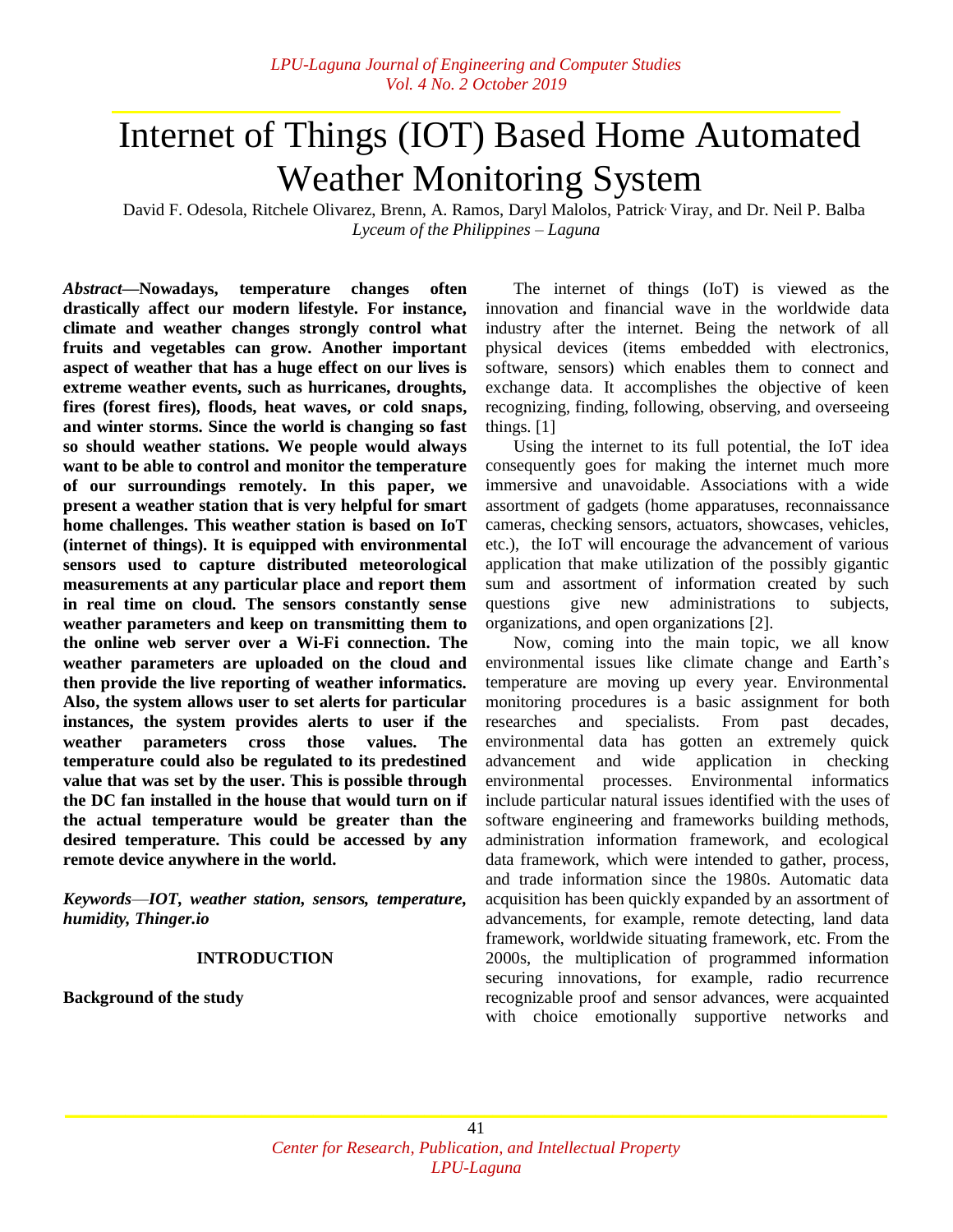coordinated ecological data systems and furthermore conveyed new essentialness to environmental monitoring [3].

The fast advancement and wide utilization of natural informatics has huge enhanced environmental monitoring and viability. In the most recent decade, the internet of things (IoT), an idea depicting how the internet reaches out into people groups' regular daily existences through a remote system of particularly identifiable objects [4].

# **Problem statement**

There is a need of a weather station to identify the temperature and humidity of the environment as well as to control it. The problem of the study also comprises the following:

- What IoT platform to use;
- Functionality of the sensors: and
- Flexibility of the system.

# **Objectives of the study**

To develop an IoT based weather monitoring system that is able send instructions and as well as receive sensor data. Specifically, this study aims, to: be able to interface with the Thinger.io platform; test the functionality of the sensors that were used; and design a system for weather data acquisition, analysis, and control.

#### **Scope and limitations**

Using the internet for weather monitoring raises new issues and there are remaining implementation limitations. Internet communications are scalable and can be used to connect to everything in a weather monitoring network, from a single sensor to a display, to a complete global data network. This not only applies to data connectivity, but also to network management and maintenance of systems.

#### **Significance of the study**

By connecting this weather station to the internet, the IoT can be made much more extensive in predicting and knowing the weather data in a particular place. The mobile application and Thinger.io database can be used to store and share the weather data which are key ways to associate the weather station with the internet of things. IoT applications gather more data compared to traditional batch processing. Having capabilities for streaming data continually is key to reliably feeding real-time business processes and extracting timely insights.

# **REVIEW OF RELATED LITERATURE**

Shifeng Fang (2014) states that in today's world, many pollution monitoring systems are designed by considering different environmental parameters. Existing system model is presented using Zigbee [3] based wireless sensor networks to monitor physical and environmental conditions with thousands of applications in different fields. Sensor nodes directly communicate with moving nodes deployed on the object of interest which avoided the use of complex routing algorithm but local computations are very minimal.

L. Atzori (2010) states that mobile phones or smart phones that are enabled with sensors are used for impact on social media including how mobile technology has to be used for environmental protecting, sensing, and influencing just-in-time information to make movements and actions environmentally friendly. Mobile phone sensors were deployed and used in urban areas for monitoring and categorized into two major classes participatory sensing, where user is directly involved and opportunistic sensing, where user is not involved, but its limitation includes power and static information processing or mobility restrictions [4].

P. Bellavista (2013) also states that wireless sensor network (WSN) consists of many inexpensive wireless sensors, which are capable of collecting, storing, and processing environmental information and communicating with neighbouring nodes. In the past, sensors are connected by wire lines.

The access method of the WSN gateway node is convenient because data can be received from a WSN via the gateway at any time and any place. The gateway acts as the network coordinator in charge of node authentication, message buffering where you can collect, process, analyse, and present measurement data. Wireless sensor network management model consists of end device, router, gateway node, and management monitoring center. End device is responsible for collecting wireless sensor network data and sending them to parent node, then data are sent to the gateway node from the parent node directly or by router. After receiving data from the wireless sensor network, gateway node extracts data after analysing and packaging them into ethernet format data, sends them to the server. A server is an instance of a computer program that accepts and responds to requests made by another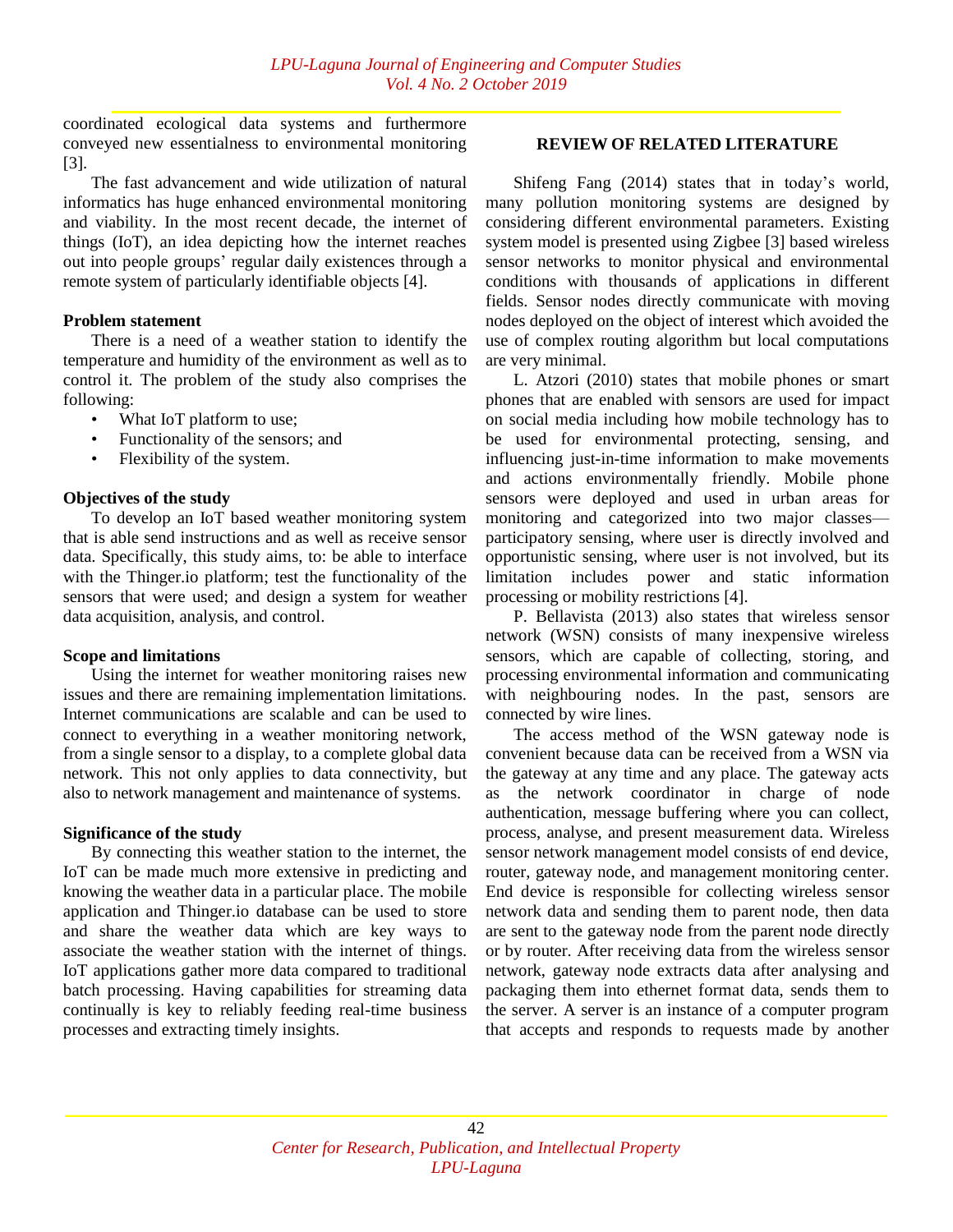program known as client. Less formally, any device that runs server software could be considered a server as well. Servers are used to manage network resources. The services or information in the servers are provided through the internet that are connected through LAN and made available for users via smart phones, web browsers, or other web browser devices to make the system more intelligent, adaptable, and efficient [5].

# **METHODOLOGY**

The research method in this paper is design/experiment. The reason for this is the uncertainty of how well the hardware and software will work independently and more importantly, together. A series of tests was conducted to prove the accuracy and reliability of the sensors.

**Conceptual frameworks**



Figure 1. IPO chart

Figure 1 is the IPO chart which shows what would be the input, process, and output of the system.



Figure 2. Functional block diagram

The block diagram of the system shows the following sensors and devices connected to the microcontroller board that transmits data across the internet to be received by the user.



Figure 3. Flow chart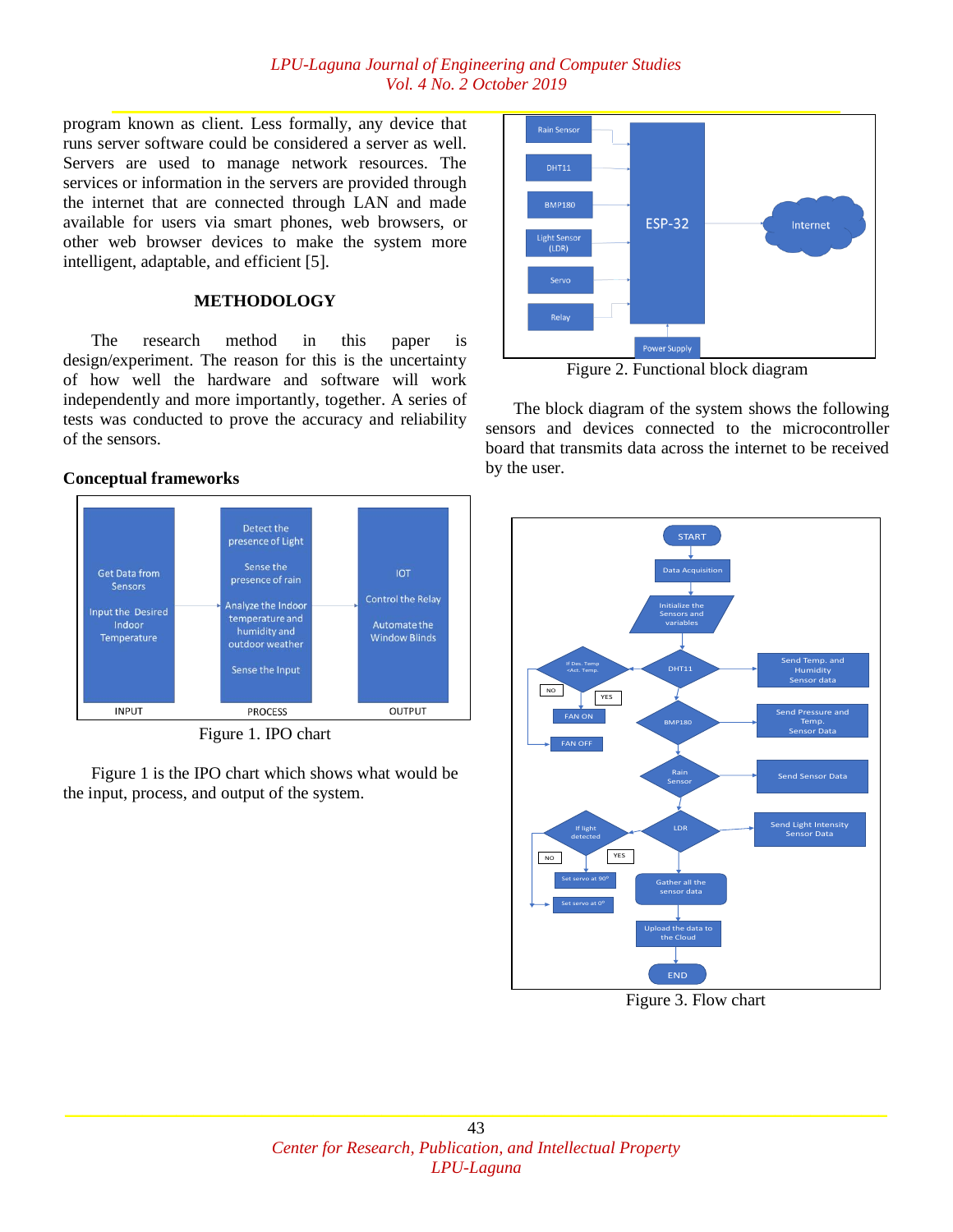At the start of the flowchart, the sensors were first initialized. Then, the DHT11, BMP180, rain sensor, and light dependent resistor (LDR) transmit all its data to the cloud. A part of the flowchart includes that if the DHT11 sensor detects that the actual temperature is greater than the desired temperature, it would switch ON the fan. Finally, if the LDR senses light, the servos would rotate to 90 degrees which would open a window blind.

#### **System requirements**

#### *Communication standards*

IEEE 802.11n is the newest of the wireless standards listed in the Network+ objectives is 802.11n. The goal of the 802.11n standard is to significantly increase throughput in both the 2.4GHz and 5GHz frequency range. The baseline goal of the standard was to reach speeds of 100Mbps, but given the right conditions, it is estimated that the 802.11n speeds might reach a staggering 600Mbps. In practical operation, 802.11n speeds will be much slower.

#### *IOT platform*

The Thinger.io platform senses and acts over devices in real-time. Its technology minimizes data bandwidth, processing power, code size, and increases server scalability.

## **Hardware used**

#### *ESP-32*

ESP32 is a single 2.4 GHz Wi-Fi and Bluetooth combo chip designed with TSMC ultra-low-power 40 nm technology. It is designed to achieve the best power and RF performance, showing robustness, versatility, and reliability in a wide variety of applications and different power profiles.

# *DHT11*

DHT11 digital temperature and humidity sensor is a composite sensor that contains a calibrated digital signal output of temperature and humidity. Application of a dedicated digital modules collection technology and temperature and humidity sensing technology, to ensure that the product has high reliability and excellent longterm stability. The sensor includes a resistive sense of wet

components and an NTC temperature measurement device connected with a high-performance 8-bit microcontroller.

#### *BMP180*

This is a breakout board for the Bosch BMP180 highprecision, low-power digital barometer. The BMP180 offers a pressure measuring range of 300 to 1100hPa with an accuracy down to 0.02hPa in advanced resolution mode. It is based on piezo-resistive technology for high accuracy, ruggedness, and long-term stability. These come factorycalibrated, with the calibration coefficients already stored in ROM.

#### *Rain sensor*

The rain sensor module is an easy tool for rain detection. It can be used as a switch when raindrop falls through the raining board and also for measuring rainfall intensity. The module features a rain board and the control board that is separate for more convenience, power indicator LED, and an adjustable sensitivity though a potentiometer.

#### *Servo*

Servos are devices that are commonly used in robotics and have many applications. They are used to move object parts from one angle to another and most servos can only move within a limited range.

## *Light dependent resistor (LDR)*

An LDR is a component that has a (variable) resistance that changes with the light intensity that falls upon it. This allows them to be used in light sensing circuits. A light dependent resistor (LDR) is a lightcontrolled variable resistor. The resistance decreases with increasing incident light intensity; in other words, it exhibits photoconductivity.

#### **DATA AND SIMULATION RESULTS**

Table 1. Test of the functionality of the sensors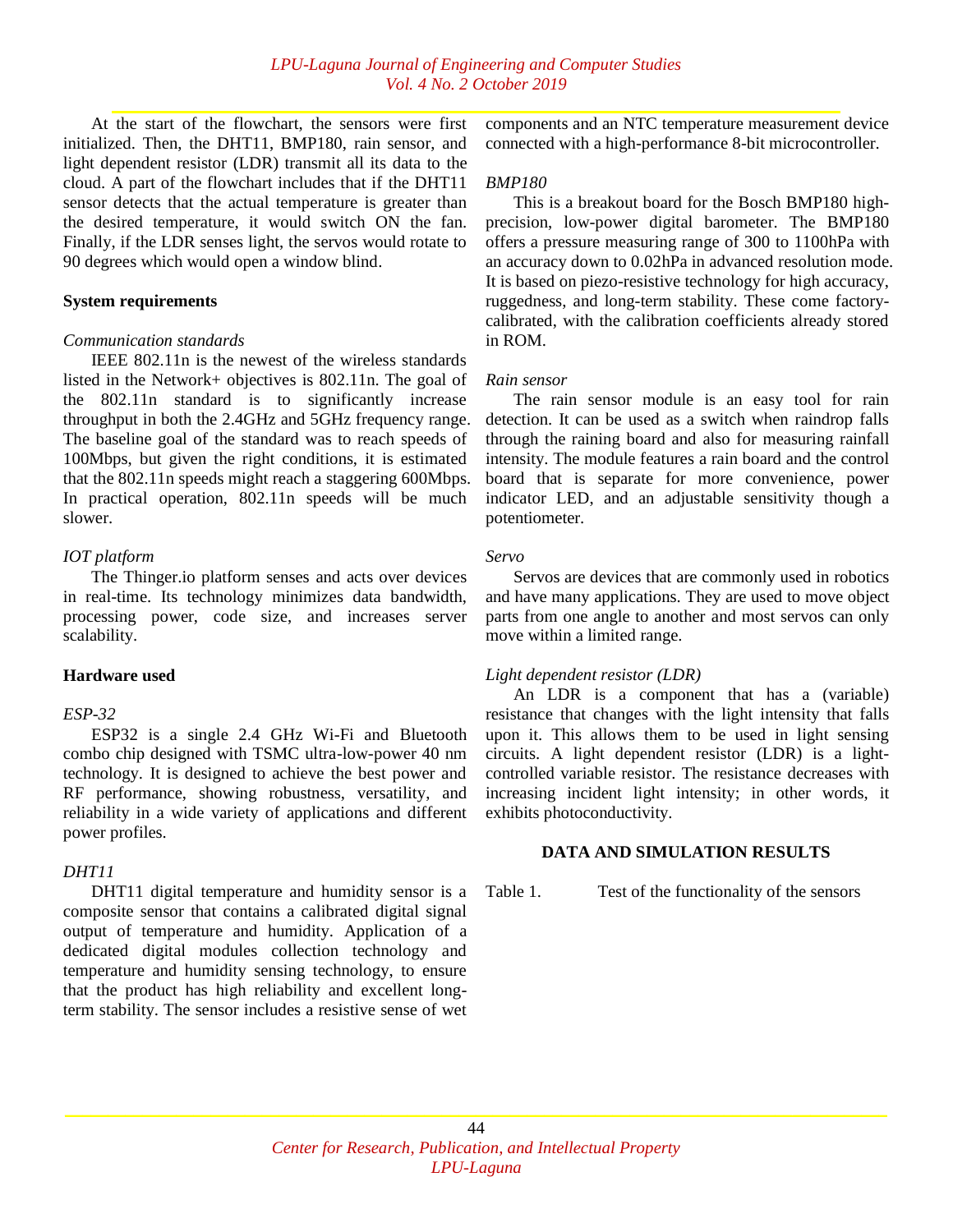| Test                 | Expected Output                                                 | Actual Output                                             | Remarks    |                      |
|----------------------|-----------------------------------------------------------------|-----------------------------------------------------------|------------|----------------------|
| Light Sensor #1      | Input Light                                                     |                                                           |            |                      |
|                      | Servo turn                                                      | Servo turn                                                | Successful |                      |
| $\overline{2}$       | Servo turn                                                      | Servo turn                                                | Successful |                      |
| 3                    | Servo turn                                                      | Servo turn                                                | Successful |                      |
| Light Sensor #2      | Input Light                                                     |                                                           |            |                      |
| 1                    | Servo turn                                                      | Servo turn                                                | Successful |                      |
| $\overline{2}$       | Servo turn                                                      | Servo turn                                                | Successful |                      |
| 3.                   | Servo turn                                                      | Servo turn                                                | Successful |                      |
| DHT11 Temp. Sensor   | Heat Applied                                                    |                                                           |            |                      |
|                      | Turn on Relay                                                   | Turn on Relay                                             | Successful | 15 out of 15 or 100% |
| $\overline{2}$       | Turn on Relay                                                   | Turn on Relay                                             | Successful |                      |
| 3                    | Turn on Relay                                                   | Turn on Relay                                             | Successful |                      |
| <b>BMP180 Sensor</b> |                                                                 |                                                           |            |                      |
| 1                    | Data Received                                                   | Data Received                                             | Successful |                      |
| $\overline{2}$       | Data Received                                                   | Data Received                                             | Successful |                      |
| 3                    | Data Received                                                   | Data Received                                             | Successful |                      |
| Rain Sensor          | Water Applied                                                   |                                                           |            |                      |
| $\mathbf{1}$         | Detected Liquid                                                 | Detected Liquid                                           | Successful |                      |
| 2                    | Detected Liquid                                                 | Detected Liquid                                           | Successful |                      |
| з                    | Detected Liquid                                                 | Detected Liquid                                           | Successful |                      |
|                      |                                                                 |                                                           |            |                      |
| Legend:              |                                                                 | Sucessful - Expected Output is equal to the Actual Output |            |                      |
|                      | Unsucessful - Expected Output is not equal to the Actual Output |                                                           |            |                      |

Based on the results, the sensors' data were 100 percent accurate during testing. The expected output was at par with the actual output.



Figure 5. The prototype

The DHT11 temperature sensor was mounted inside the miniature house to measure the inside temperature and humidity. So, if the desired temperature is less than the actual temperature, the relay would automatically turn on which would also turn on the DC fan which would be able to cool the house.

As a medium to control the window blinds, an LDR was used to detect the presence of light. Although the window blinds were controlled by some servos. So, if light is detected, it would automatically turn the servo to 90 degrees which would open the window blinds, then bring it back to 0 degree when the presence of light has disappeared.



Figure 6. Thinger.io dashboard

The data from the sensor is sent to the cloud using a Wi-Fi connection. With a goal of this information to be assessed at the IoT website called Thinger.io. Since the sensor's data are transferred to the cloud, it means that anywhere in the world, as long as there is internet connection, this data can be received and seen.

To use the IoT protocol in the Thinger.io website, an account must be created. With this free account, only two devices can be connected simultaneously. The ESP-32 board was configured to this website; this was possible through the credentials given by the website which then needs to be integrated into the main code for this device to identify what account it should connect to. After registration, a channel was created for the device. A channel is made for taking all the information you want to display, update, send, or receive. It is used for interaction between ESP-32 and the channel. While creating the channel, specify or check the number of fields for data you want to visualize or post to the server. Thinger.io website provides API write key and API read key for each of its own purpose. To send or update information regarding the device on live feed, the API write key will be used and specified in the code while making requests to the website. When the ESP-32 is connected to the Wi-Fi, sensors that are connected to the board are able to send data to a particular dashboard that is configured (Figure 6). After thorough testing, it was found that it takes approximately one to two seconds for data from the sensors be received based on the speed of internet connection.

# **CONCLUSION**

The Thinger.io IoT platform was used to be able to receive and send data. The data from the sensors were accurately transmitted to the Thinger.io dashboard to be viewed in a series of graphs and plots.